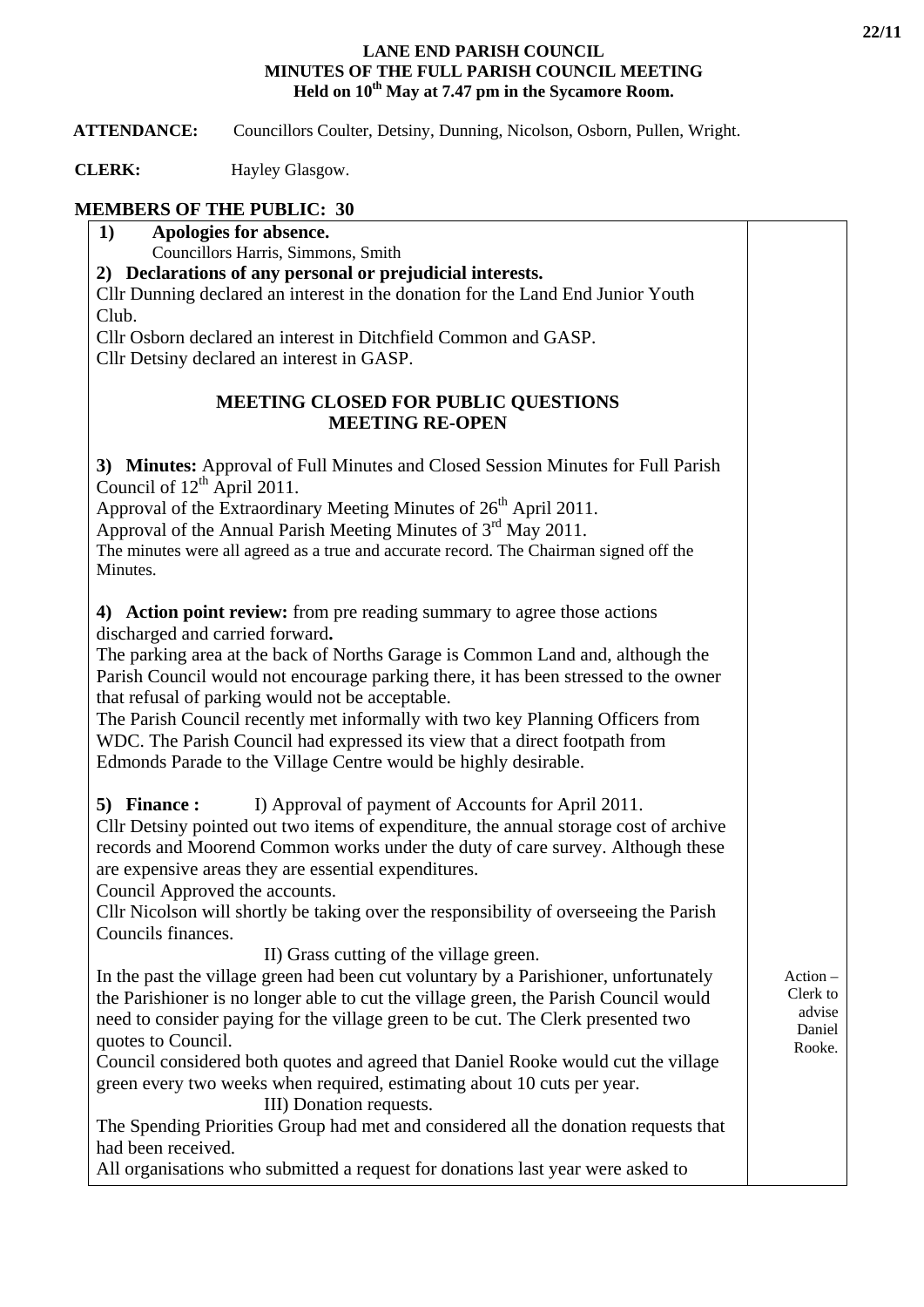| provide the Parish Council with accounts.                                             | 23/11        |
|---------------------------------------------------------------------------------------|--------------|
|                                                                                       | $Action -$   |
| Cllr Coulter detailed all donation requests received and put recommendations          | Clerk to     |
| forward, donations recommended came to a total of £7,750.00.                          | write to all |
| The Oasis Project have not to date submitted any accounts. The Parish Council         | donation     |
| believes this is a worthy project, the Clerk should request their accounts at the     | requests and |
| moment any donation has been held in abeyance.                                        | organise     |
| The Spending Priorities Group was conscious of the possible expenditure on            | donation     |
| Ditchfield Common and opposing the planned Sports Stadium.                            | cheques for  |
| The Parish Council agreed to adopt the recommendations from the SPG.                  | the June     |
|                                                                                       | mtg.         |
|                                                                                       | Clerk to     |
| IV) Asset Register - To note the Asset Register dated 31/03/11.                       | write to the |
| The Parish Council noted the Asset register.                                          | Oasis        |
|                                                                                       | Project.     |
| V) LEYCC fire maintenance contract.                                                   |              |
| The Parish Council considered 3 quotes. Kingwood Security are currently offering the  | $Action -$   |
| cheapest contract.                                                                    | Clerk to     |
| The Parish Council agreed to appoint Kingwood Security.                               | write to     |
|                                                                                       | Kingwood     |
|                                                                                       | Security.    |
| 6) The sale of Ditchfield Common.                                                     |              |
| Ditchfield Common has been put on the market for sale by the administrators of the    |              |
| Estate of the late Mr. Taylor, the guide price being £75,000.                         |              |
| The Parish Council called an extraordinary meeting on the 26 April and there was      |              |
| very strong support that the PC should purchase Ditchfield Common. The Parish         |              |
| Council has received several offers of donations from Parishioner in order to assist  |              |
|                                                                                       |              |
| the Parish Council in purchasing Ditchfield Common. In addition, the Parochial        |              |
| Church Council had offered to make a loan available to the PC subject to certain      |              |
| terms and conditions. The PC could also apply for a loan from other sources however   |              |
| it would have to obtain prior approval from the Secretary of State. Finally, the PC   |              |
| also has the option of drawing down on reserves.                                      |              |
| The Chairman asked the Parish Council for their views, there was full support to the  |              |
| notion of the Parish Council purchasing Ditchfield Common however Councillors had     |              |
| differing ideas on how money should be raised.                                        |              |
| The Chairman closed the meeting at 20.15 for public comments and questions. There     |              |
|                                                                                       |              |
| was overwhelming support for the Parish Council purchasing Ditchfield Common.         |              |
| Jean Teesdale also commented that she would look at contributing if possible, the     |              |
| Chairman re-opened the meeting at 20.26.                                              |              |
| The Parish Council agreed in principle to try and secure Ditchfield Common as a       |              |
| community asset and to relay to the agent the PC's position.                          |              |
| The PC agreed to commit 50% of any agreed purchase price from reserves, subject to    |              |
| a maximum sum of $£25,000$ , and to seek community support from donations for any     |              |
| outstanding balance.                                                                  |              |
|                                                                                       |              |
|                                                                                       |              |
| The Parish Council resolved that it would discuss the process of negotiation with the |              |
| appointed agents in closed session.                                                   |              |
|                                                                                       |              |
| 7) Insurance Cover -                                                                  |              |
| I) To note the insurance cover and decide whether it is adequate.                     | $Action -$   |
| Council noted the Insurance and agreed to insure the play area at the playing fields. | Clerk to     |
| II) To agree the payment of the insurance premium.                                    | arrange      |
| Council agreed to the payment, the Clerk will add this item of expenditure to the     | insurance    |
| cheques list.                                                                         | cover.       |
|                                                                                       |              |
|                                                                                       |              |
|                                                                                       |              |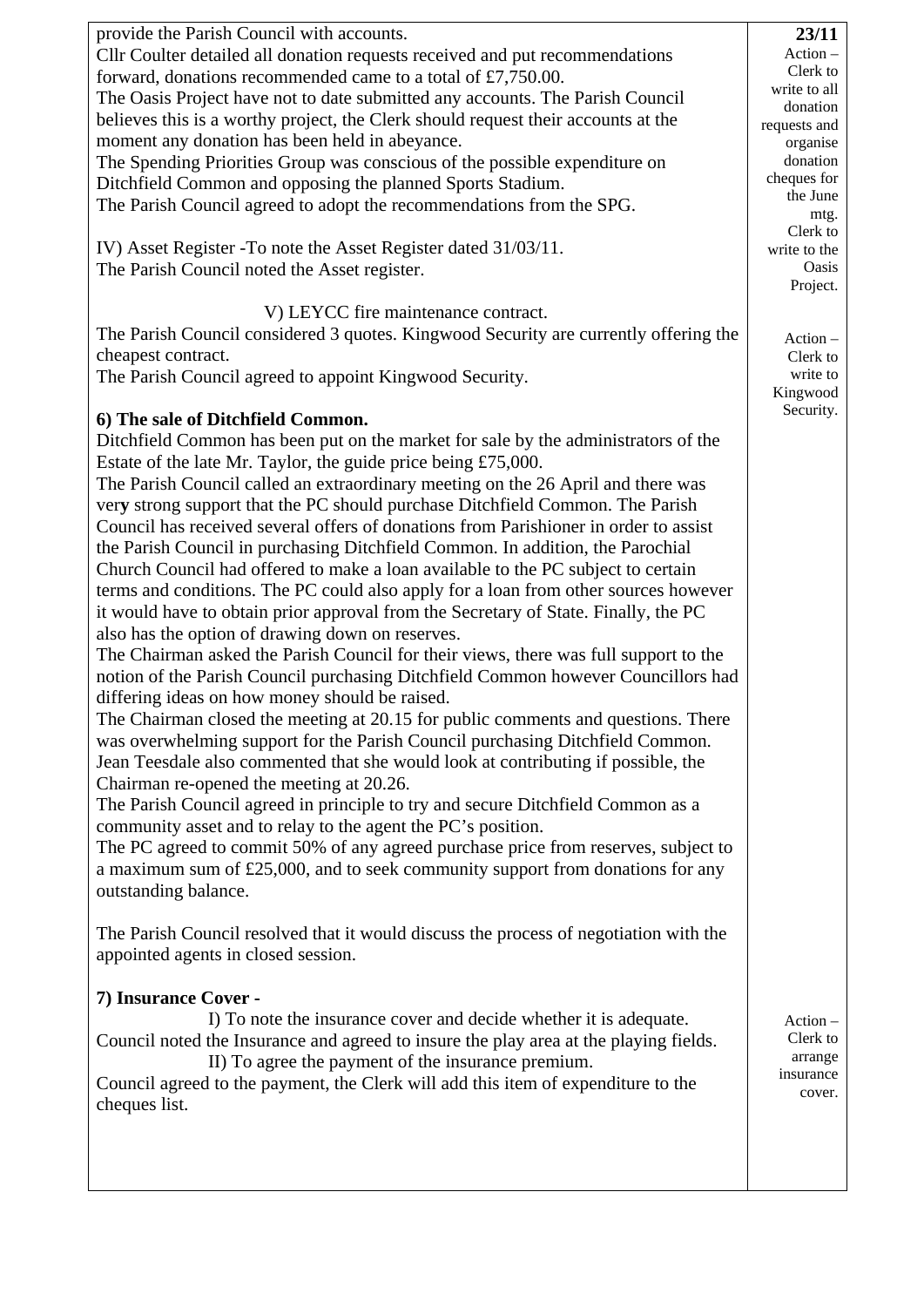| 8) Council Policy and Procedures                                                                                                                                                                                                                                                                                                                                                                                                                                                                                                                                                                                                                                 | 24/11                                                                                                                  |
|------------------------------------------------------------------------------------------------------------------------------------------------------------------------------------------------------------------------------------------------------------------------------------------------------------------------------------------------------------------------------------------------------------------------------------------------------------------------------------------------------------------------------------------------------------------------------------------------------------------------------------------------------------------|------------------------------------------------------------------------------------------------------------------------|
| I) To consider the need for revisions to standing orders.<br>NALC have issued revised standing orders, the Clerk should purchase the revised<br>version and report back to Council if the standing orders should be revised.                                                                                                                                                                                                                                                                                                                                                                                                                                     | $Action -$<br>Clerk to<br>order<br>standing<br>orders from<br>NALC and<br>look at<br>compling a<br>revised<br>version. |
| II) Procedural matters.<br>The Chairman advised Council that WDC no longer provide paper copies of planning<br>applications these would now have to be downloaded from the internet.<br>Cllr Detsiny added that LEPC is an extremely busy Council and it should look to<br>follow WDC's lead in that that the Clerk shouldn't give any documents in hard copy<br>unless there is no access to a computer, no broadband or no printer available.<br>The Parish Council agreed this was a fair procedure, hard copies will continue to be<br>supplied to Cllr Dunning and Cllr Pullen.                                                                             |                                                                                                                        |
| 9) Co-option of Councillor.<br>Council agreed to advertise a vacancy and seek co-option. It was agreed that Cllr<br>Coulter, Cllr Detsiny and Cllr Osborn should meet with anybody who expresses an<br>interest and report back to Council.                                                                                                                                                                                                                                                                                                                                                                                                                      | $Action -$<br>Clerk to<br>advertise<br>vacancy.                                                                        |
| 10) Parish Noticed board - Cadmore End.<br>In principle Council agreed to installing a Parish Notice board in Cadmore End, the<br>Clerk will look into costs and also discuss with residents ways to keep the costs down<br>and whether they would agreed to install the notice board.                                                                                                                                                                                                                                                                                                                                                                           | $Action -$<br>Clerk to look<br>into prices<br>and discuss<br>with                                                      |
| 11) Wycombe Community Stadium.<br>Cllr Collingwood who has been very helpful through the LAF has been made the<br>elected leader. LEPC are now far more positive that the stadium will be looked at<br>fairly and in detail.<br>Cllr Detsiny noted that GASP has raised a very high profile without a high<br>expenditure.<br>The Parish Council thanked Cllr Jean Teesdale and Cllr Ian McInnis for all their help<br>to date in opposing the planned Community Stadium.                                                                                                                                                                                        | Cadmore<br>End<br>residents.                                                                                           |
| 12) Clerk's report: including Correspondence and Reports received.<br>The Clerk detailed points within the Clerks report.                                                                                                                                                                                                                                                                                                                                                                                                                                                                                                                                        |                                                                                                                        |
| 13) Invitations to Meetings and Reports received: To confirm attendees $\&$<br>agreement on Consultations received.<br>Council noted the reports.                                                                                                                                                                                                                                                                                                                                                                                                                                                                                                                |                                                                                                                        |
| 14) Matters raised by Councillors.<br>Cllr Dunning expressed how sorry she was to hear that Alfred Plumridge had passed<br>away.<br>Cllr Nicolson pointed out that normally at the Annual Parish Council Meeting the<br>Council appointed an internal auditor but, at this stage, the PC have not re-appointed<br>as there has been an issue with a closing balance in previous years.<br>Cllr Coulter detailed that the deadline for submitting bids under the delegated budget<br>scheme is the end of May. Councillor Coulter asked the PC if they would like to<br>submit a bid for the double yellow lines on The Row.<br>Council agreed to submit the bid. | $Action -$<br>Clerk to<br>submit bid.                                                                                  |
|                                                                                                                                                                                                                                                                                                                                                                                                                                                                                                                                                                                                                                                                  |                                                                                                                        |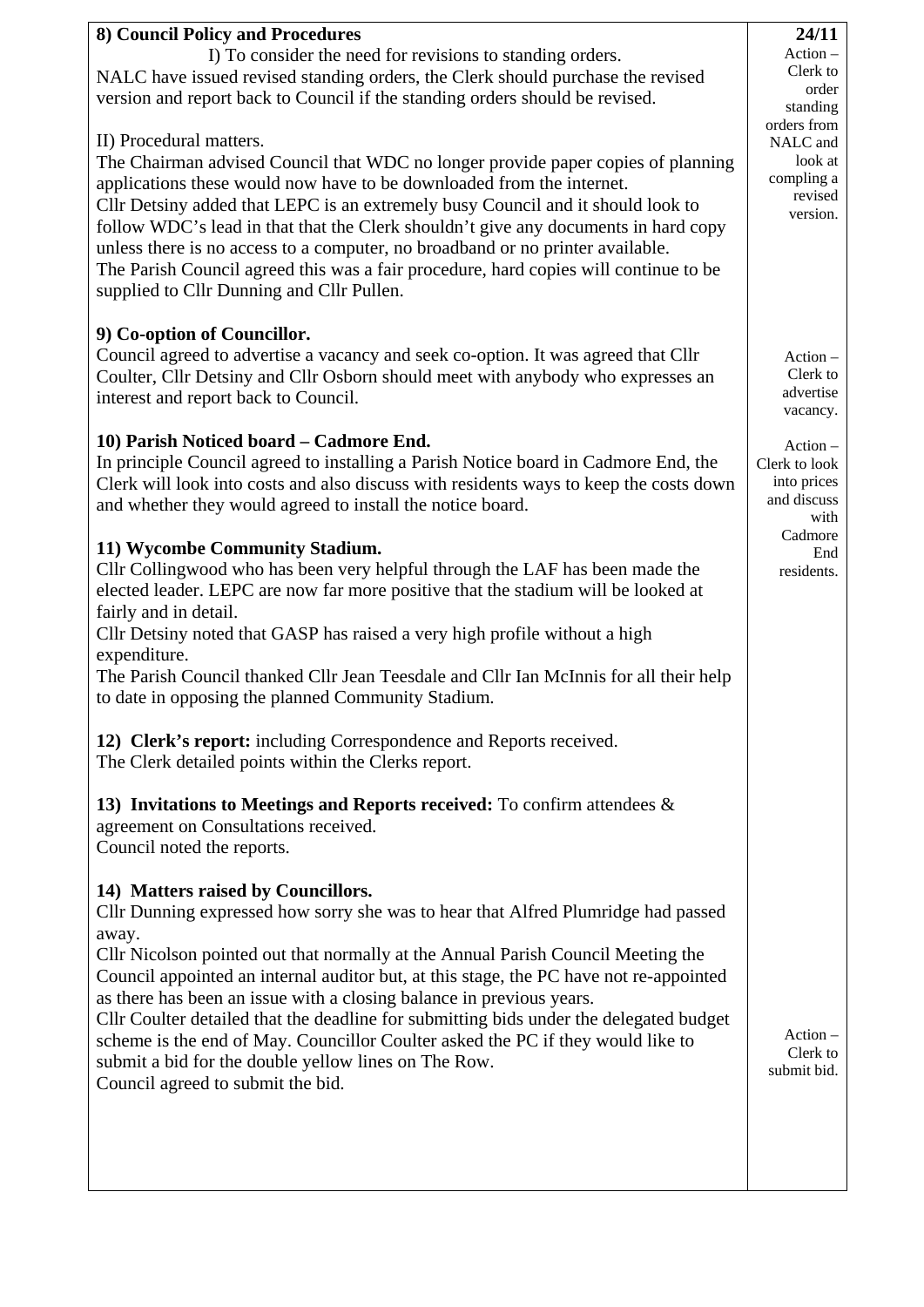**24/11**

### **15) Planning: To consider new applications and receive Wycombe District Council Decisions and Appeals New Applications**

**11/05745/FUL - Springbank House, High Street, Lane End** - Redevelopment for mixed use residential and commercial purposes comprising 42 dwellings (3 x 1 bed flats, 8 x 2 bed flats, 24 x 3 bed houses and 7 x 4 bed houses) (including affordable units) and 1,114 sq m of B1, B2 or B8 commercial floor space together with revised access to Marlow Road, new access to Simmons Way, new pedestrian footpath link and landscaping.

The Parish Council would wish to strongly support this application, however the Parish Council has concerns that the commercial units would not be purchased/rented and would be left empty or not built. The Parish Council would prefer the scheme to be entirely residential. If an entire residential site would note be acceptable, the Parish Council would urge the consideration of other employment options such as a care home for the elderly.

 There are also concerns over the possible closure of part of Footpath 25 adjacent to the proposed development and if it were closed it would only increase the need for a new right of way from Edmonds Parade to the Village centre. There may be community opposition to this possible closure and if it is to be closed the Parish Council would ask for the section next to the development that would be retained to be significantly enhanced or that a new route of access is created through the commercial part of the development to replace it.

 The Parish Council has reservations over parking and would ask that WDC ensure there will not be overspill parking on to the Marlow Road or Simmons Way.

**11/05792/FUL - 1 Simmons Way, Lane End** - Householder application for erection of single storey side extension.

No objection.

**11/05762/FUL - 2 High Street, Lane End** - Change of use of ground floor to bedsit accommodation.

Objection as to the suitability of residential use, outside space and parking would be an issue. The Parish Council would prefer this to state a commercial unit.

**11/05910/FUL – Eves, Nursery Drive, Lane End** - Householder application for construction of front garage extension.

Objection – impact on neighbouring property, the properties step down and this would be out of character with the street scene.

**11/05971/FUL - Beckett House, 2 Fingest Cottage, Finings Road, Bolter End** - Householder application for construction of detached single garage with log store, garden store & replacement oil tanks. No objection.

## **Decisions**

# *Ref:* **11/05245/REN** *Decision:* **Application Permitted** *Date* **01/04/2011**

14 Beech Avenue Lane End Buckinghamshire HP14 3EQ

*Proposal:* Proposed extension of time limit to permission granted under ref: 08/05854/FUL for 'Householder application for erection of first floor side extension & new front porch'.

*Ref:* **11/05201/FUL** *Decision:* **Application Permitted** *Date* **28/03/2011** 

3 Widdenton View Lane End Buckinghamshire HP14 3EB